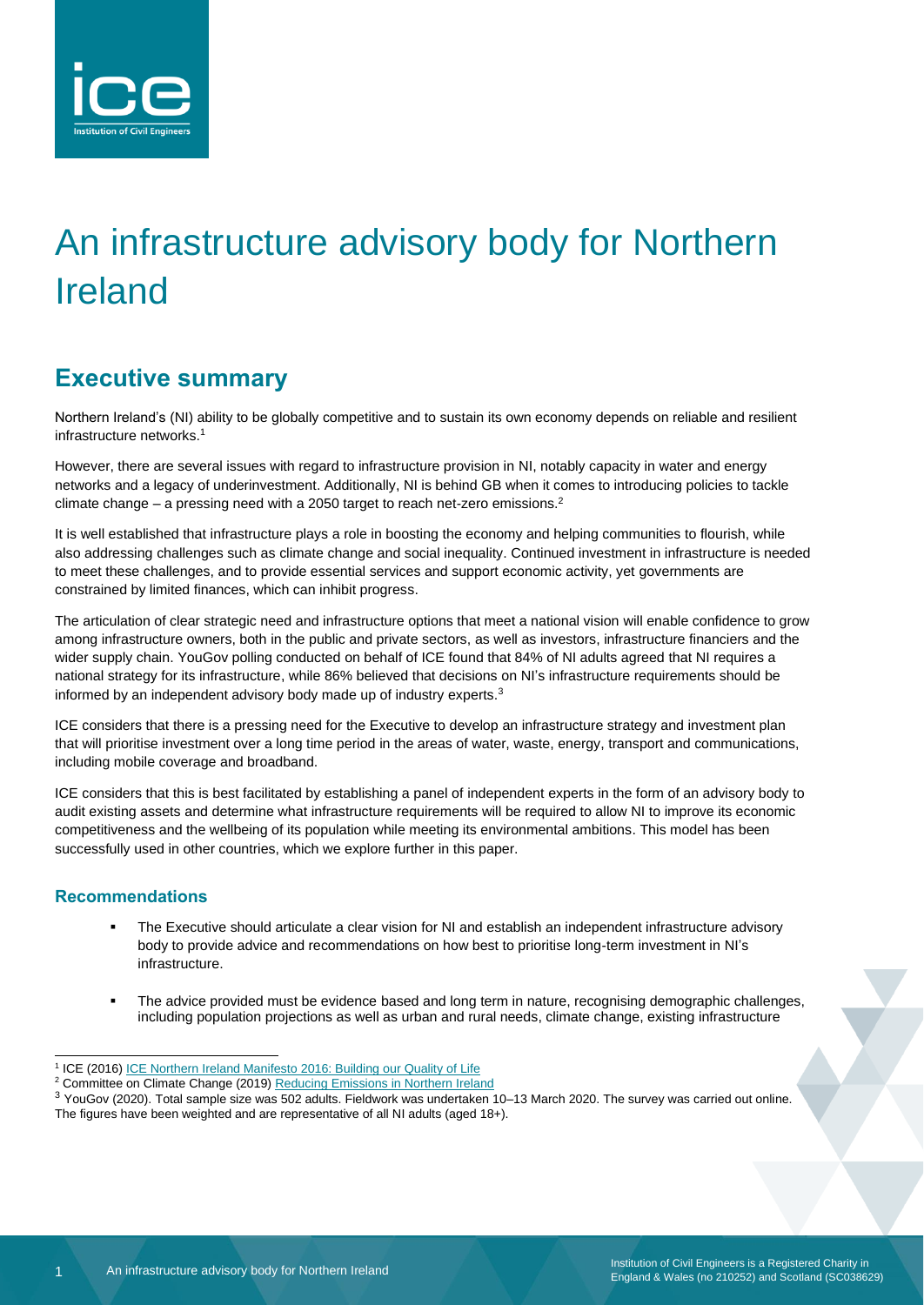

asset condition and performance, cross-border collaboration, technological trends and productivity in the region. This advice should take a whole-life-benefits approach and be framed within a systems context.

The advisory body should report to the Executive and suitable governance arrangements should be established that allow an independent advisory body to undertake long-term holistic needs assessments, updated on a rolling five-year basis. The Executive, in response, should establish and regularly update an infrastructure strategy for NI.

# **What benefits will an independent infrastructure advisory body bring?**

Good-practice approaches to the criteria and principles for investment prioritisation are those that take into consideration a full range of infrastructure demand drivers; in other words, they are both evidence led and strategic.

Infrastructure need is not simply a question of numbers. It is not even about the increasingly interdependent networks of buildings and transport, water, waste, energy and communications assets. What matters is that people can access the services and outcomes made possible by infrastructure. New communication links open up economic opportunities for whole populations, while electrification of transport systems will be central to bringing down global emissions of greenhouse gases and avoiding the most damaging impacts of climate change.

The discipline of strategic infrastructure planning is moving quickly, with new learning emerging all the time. ICE's Enabling Better Infrastructure programme, launched in December 2019, aims to capture and share these lessons for the betterment of society.<sup>4</sup>

The programme outlines that converting infrastructure aspirations into fully functioning, sustainable infrastructure networks is not easy. Lengthy project life cycles mean that decision-makers must deal with very high levels of uncertainty. Shortterm political considerations can exert too great an influence, and there can be an over-reliance on narrow, sectoral plans at the expense of cross-network integration. Inflexible or underdeveloped legal and regulatory frameworks can hinder rather than enable progress, as does a lack of reliable data.

Governments globally have been exploring ways to ensure they can secure the greatest long-term social, economic and environmental value out of their infrastructure investments. Primarily, this has focused on assessing needs, setting a national vision and objectives, creating an infrastructure strategy, and prioritising investments and policy interventions.<sup>5</sup>

By putting in place an entity that can gather evidence, consider options and identify a clear rationale for infrastructure projects in line with NI's ambitions, the Executive will be able to obtain better value from its infrastructure investments.

#### **Building an evidence base**

The data gathered should focus on demographics, including population projections as well as urban and rural needs, climate change, existing infrastructure asset condition and performance, technological trends and productivity. Together with suitable governance arrangements being established, this allows a holistic needs assessment to be conducted, evaluating the options available to a government to meet its ambitions within an agreed financial envelope. By making this

5 Ibid

<sup>4</sup> ICE (2019[\) Enabling Better Infrastructure](https://www.ice.org.uk/news-and-insight/enabling-better-infrastructure)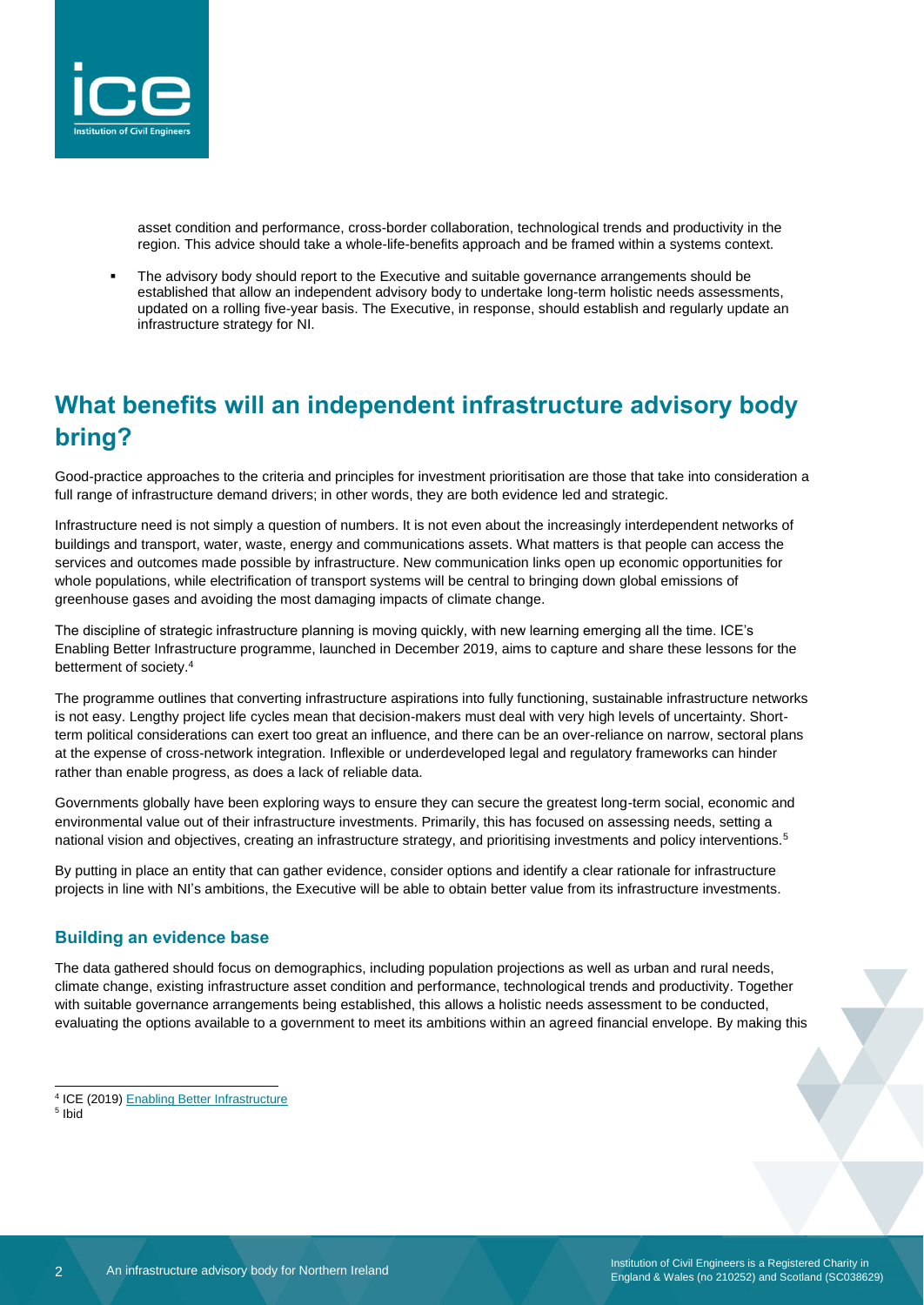

evidence base widely available, a range of stakeholders and the public can better understand the options for infrastructure.<sup>6</sup>

Some 93% of NI adults believe that decisions on NI's infrastructure should consider all available evidence (such as data and research on population, technological changes, etc.), while only 17% agree with the statement that previous infrastructure decisions have been made on the basis of strong evidence.<sup>7</sup>

Investing in infrastructure inevitably has long lead-in times, but this investment does not always have to be new projects – improving the efficiency of existing assets through maintenance and improvements, or by repurposing them, can often be a more cost-effective and preferred option, which an independent body will be able to identify.<sup>8</sup>

#### **Impartiality and long-termism**

An infrastructure advisory body can help manage competing needs for departmental funding. This will help the Executive navigate spending rounds, feeding its evidence into an overall strategy that best serves the region's long-term needs.

Building a resilient infrastructure system requires forethought, planning and buy-in from the public and private sectors, and, importantly, the general public themselves. As noted later in the paper, a number of capacity constraints in NI's infrastructure have become particularly acute in recent years and this will continue unless strategic action is taken to alleviate them. Short-term investment in these assets, while clearly vital, is essentially a sticking plaster, with constraints likely to manifest in the future unless a long-term investment and maintenance approach is taken.

As noted earlier in this paper, in YouGov polling conducted on behalf of ICE, 84% of NI adults agreed that NI requires a national strategy for its infrastructure (i.e. a long-term plan based on evidence that prioritises investment in its infrastructure). Furthermore, 91% believed decisions on NI's infrastructure should be long-term and planned to go beyond election cycles, while 86% believed those decisions should be informed by an independent advisory body made up of industry experts.<sup>9</sup>

A longer-term infrastructure strategy and investment plan will have an important role in helping NI improve its economic competitiveness. By bringing together a multitude of views and a wealth of data, an independent infrastructure advisory body will be able to consider all available evidence and be able to make robust recommendations on future infrastructure provision, prioritisation and delivery on a cross-sectoral basis that can cut across political cycles.

#### **A holistic approach**

Infrastructure sectors should not be viewed in isolation, particularly when the interdependencies between them become clear. For example, NI Water is the region's biggest consumer of electricity and also one of the largest landowners.<sup>10</sup>

Cross-sector evaluation and assessment are important given the inherent interdependencies between many of the core economic infrastructure sectors. ICE's National Needs Assessment sets out a number of these interdependencies, all of which apply in a NI context.<sup>11</sup> They include:

- the electrification of heat and transport to meet carbon-reduction targets
- the impact of the digitisation of communications on electricity demand
- growing demand for water from the energy sector for cooling
- <sup>6</sup> ICE (2016[\) National Needs Assessment](https://www.ice.org.uk/news-and-insight/policy/national-needs-assessment-a-vision-for-uk-infrastr)

- <sup>8</sup> ICE (2016[\) National Needs Assessment](https://www.ice.org.uk/news-and-insight/policy/national-needs-assessment-a-vision-for-uk-infrastr)
- <sup>9</sup> YouGov (2020)
- <sup>10</sup> NI Water (2019) Draft Strategy 2021-2046
- <sup>11</sup> ICE (2016[\) National Needs Assessment](https://www.ice.org.uk/news-and-insight/policy/national-needs-assessment-a-vision-for-uk-infrastr)

 $7$  YouGov (2020)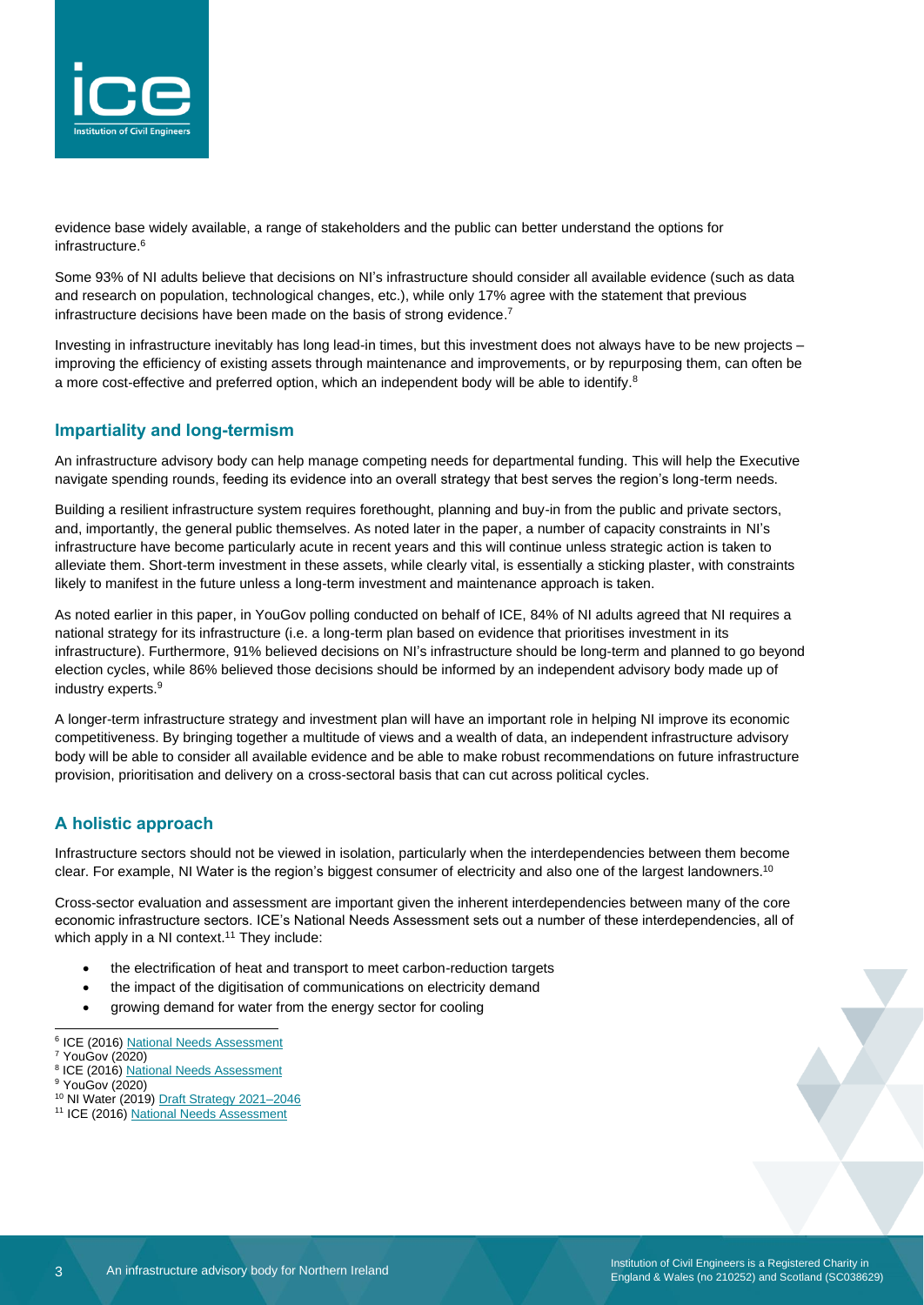

- the relationship between core economic infrastructure and housing demand
- flood-risk mitigation as a form of demand management for wastewater.

In order to effectively plan infrastructure provision across NI, these key interdependencies need consideration in formulating a long-term infrastructure strategy for the region.

The island of Ireland itself displays features which create a number of infrastructure-related challenges and opportunities. For example, the subsidised water system across parts of the island, a continued dependence on fossil fuels for home heating, and the all-island Integrated Single Electricity Market (I-SEM), which means energy policy must enable an efficient, interconnected energy market to operate.

There is, then, a clear need to plan for infrastructure in an evidence-based and collaborative manner, particularly with regards to technology, climate change, demographics and cross-border cooperation. Within this context, existing infrastructure also needs to be maintained and upgraded to cope with changes in demand.

## **Infrastructure demand drivers**

#### **Economic context**

As far back as 2014, ICE identified that elements of NI's infrastructure were at capacity and decisions needed to be taken quickly to improve and enhance infrastructure performance.<sup>12</sup> In YouGov polling conducted on behalf of ICE in 2020, only 11% of NI adults agreed that the level of investment in NI's infrastructure over the last ten years (i.e. since 2010) has been adequate for the region's needs and growth.<sup>13</sup>

The Institute of Directors estimates that political stasis over recent years has paused or slowed down up to £2 billion worth of projects since January 2017.<sup>14</sup> In a 2019 survey of the construction sector in the region, conducted by the Construction Employers Federation (CEF), 60% of firms stated they had put off growth plans as a result of the Stormont impasse.<sup>15</sup> With the Executive now restored, these issues can start to be relieved.

AECOM, in its 2020 industry spotlight on NI, stated that the political uncertainty over the past few years had held back investment in private capital projects, but that the volume of public sector work still coming to market had been positive. Indeed, infrastructure investment in NI grew strongly throughout 2019 and was 27.6% higher than in 2018.<sup>16</sup>

Both capital investment and long-term maintenance spending are key components in ensuring NI's citizens and businesses have access to high-performance and reliable infrastructure networks.

<sup>&</sup>lt;sup>12</sup> ICE (2014) [The State of the Nation Northern Ireland: Infrastructure 2014](https://www.ice.org.uk/getattachment/news-and-insight/policy/state-of-the-nation-2014-northern-ireland/SoN-Infrastructure-2014-Northern-Ireland.pdf.aspx#_ga=2.125122314.1294441772.1580892990-1714938937.1528710932)

<sup>13</sup> YouGov (2020)

<sup>&</sup>lt;sup>14</sup> Belfast Telegraph (2018) Northern Ireland Business Chief's Fears over £2bn Infrastructure Projects Stuck in Limbo by Lack of **[Executive](https://www.belfasttelegraph.co.uk/business/northern-ireland/northern-ireland-business-chiefs-fears-over-2bn-infrastructure-projects-stuck-in-limbo-by-lack-of-executive-37631427.html)** 

<sup>&</sup>lt;sup>15</sup> CEF (2019) [Growing Fears of Local Construction Recession, Say Firms](https://www.cefni.co.uk/news/growing-fears-of-local-construction-recession-say-firms)

<sup>&</sup>lt;sup>16</sup> AECOM (2020) [Industry Outlook Northern Ireland](https://ireland.aecom.com/industry-spotlight-2020#NI)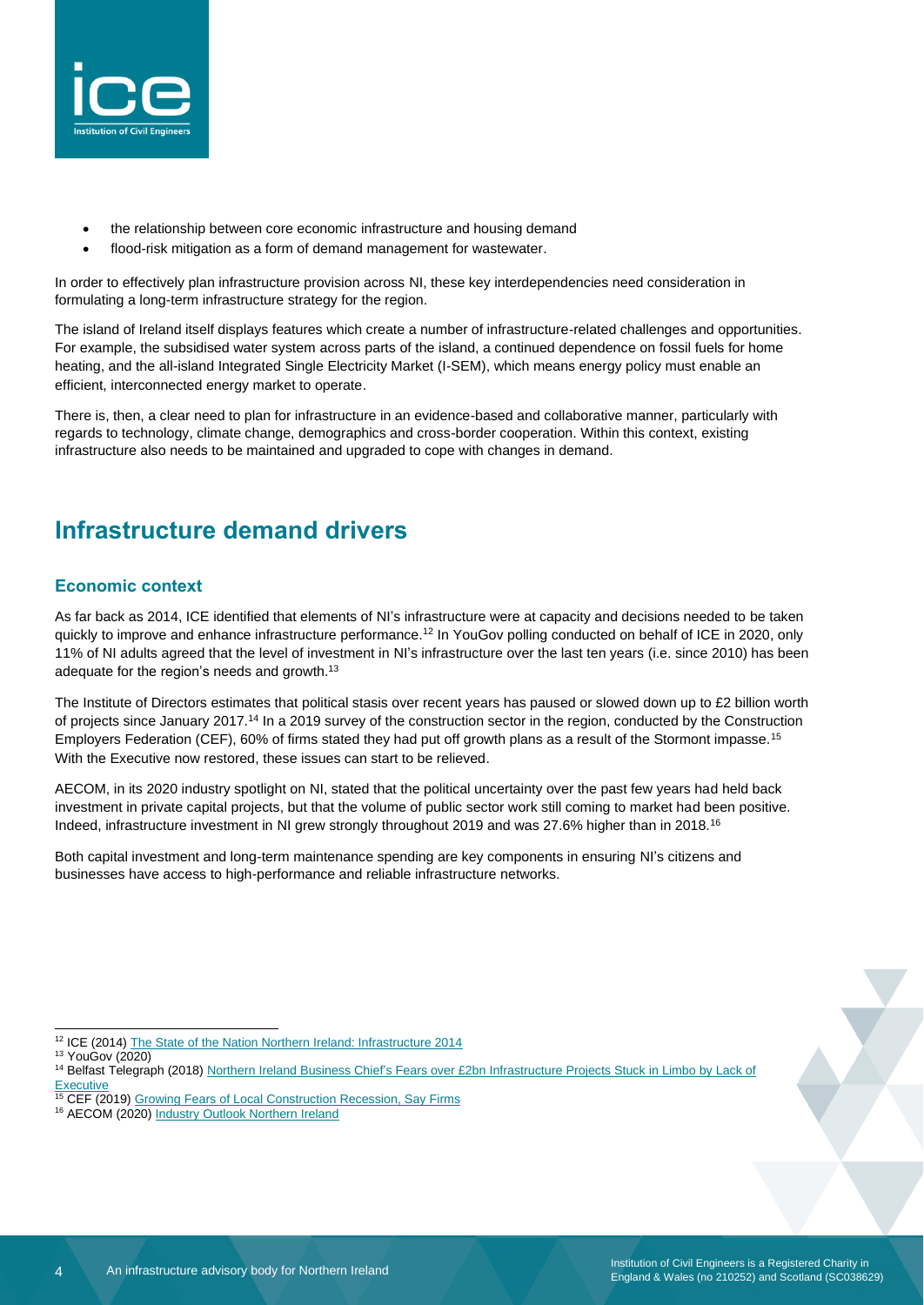

#### **Demographics**

NI's population is currently projected to reach 1.946 million by 2023, with a marked increase in the size of the population at older ages.<sup>17</sup> One in five people of working age currently live with a disability<sup>18</sup> and the population has seen a 30.8% increase in the 85-and-over age group in the last decade.<sup>19</sup>

Demographic and social changes are fundamental to influencing the location and informing the capacity needs of key transport networks, while technological innovation is more likely to facilitate their optimum performance. An infrastructure advisory body able to be sensitive to these interdependencies is more likely to deliver an inclusive and low-carbon economy.

While NI has a large rural population that in itself presents different demand drivers, population increases in key urban regions will place upward pressures on utilities and transport networks. With economic growth, demand for infrastructure will increase – the public and businesses will consume more energy, travel more and demand better digital communication networks. Indeed, a recent survey of construction professionals in the region highlighted growing concern that increased economic activity is beginning to place a strain on current infrastructure, particularly in Belfast.<sup>20</sup>

#### **Climate change mitigation and resilience**

The Committee on Climate Change (CCC) has warned that NI is falling behind GB when it comes to introducing policies to tackle climate change.<sup>21</sup> While agriculture accounts for a large portion of NI's emissions, infrastructure sectors such as transport, power and heating must have policies put in place if the UK's wider net-zero target is to be achieved.

An additional driver for any advisory body to consider is resilience. Demographic changes (including population growth and an ageing population), long-term environmental impacts and increased risk of extreme weather events brought about by climate change will place unprecedented demands on NI's core infrastructure networks.<sup>22</sup> Rainfall increases or more extreme rainfall events could cause increased water volumes in NI's wastewater network, for example, leading to environmental health and flooding problems.<sup>23</sup>

In polling conducted by YouGov on behalf of ICE, 81% of NI adults agreed that successfully achieving climate-change targets in NI through infrastructure investment will require a long-term strategy.<sup>24</sup>

### **Challenges to address**

NI has the most wide-ranging set of devolved infrastructure-related powers of any of the devolved administrations.<sup>25</sup> This is important, as effective policies implemented by the Executive can deliver on long-term ambitions and strategic objectives.

<sup>18</sup> Northern Ireland Statistics and Research Agency (NISRA) (2019) [Quarterly Labour Force Survey Tables –](https://www.nisra.gov.uk/publications/quarterly-labour-force-survey-tables-november-2019) November 2019

<sup>20</sup> AECOM (2020) [Industry Outlook Northern Ireland](https://ireland.aecom.com/industry-spotlight-2020#NI)

 $22$  Ibid

<sup>&</sup>lt;sup>17</sup> Department for Regional Development (2010[\) Regional Development Strategy 2035](https://www.planningni.gov.uk/index/policy/rds2035.pdf)

<sup>&</sup>lt;sup>19</sup> NISRA (2019) [Estimates of the Population Aged 85 and Over, Northern Ireland, 2018](https://www.nisra.gov.uk/sites/nisra.gov.uk/files/publications/85AndOver-Bulletin2018.pdf)

<sup>&</sup>lt;sup>21</sup> Committee on Climate Change (2019) [Reducing Emissions in Northern Ireland](https://www.theccc.org.uk/publication/reducing-emissions-in-northern-ireland/)

<sup>&</sup>lt;sup>23</sup> Scotland and Northern Ireland Forum for Environmental Research (2007) [Preparing for a Changing Climate in Northern Ireland](https://www.ukcip.org.uk/wp-content/PDFs/Preparing_CC_NI.pdf)

<sup>24</sup> YouGov (2020)

<sup>&</sup>lt;sup>25</sup> Northern Ireland Office (2019[\) Devolution Settlement: Northern Ireland](https://www.gov.uk/guidance/devolution-settlement-northern-ireland)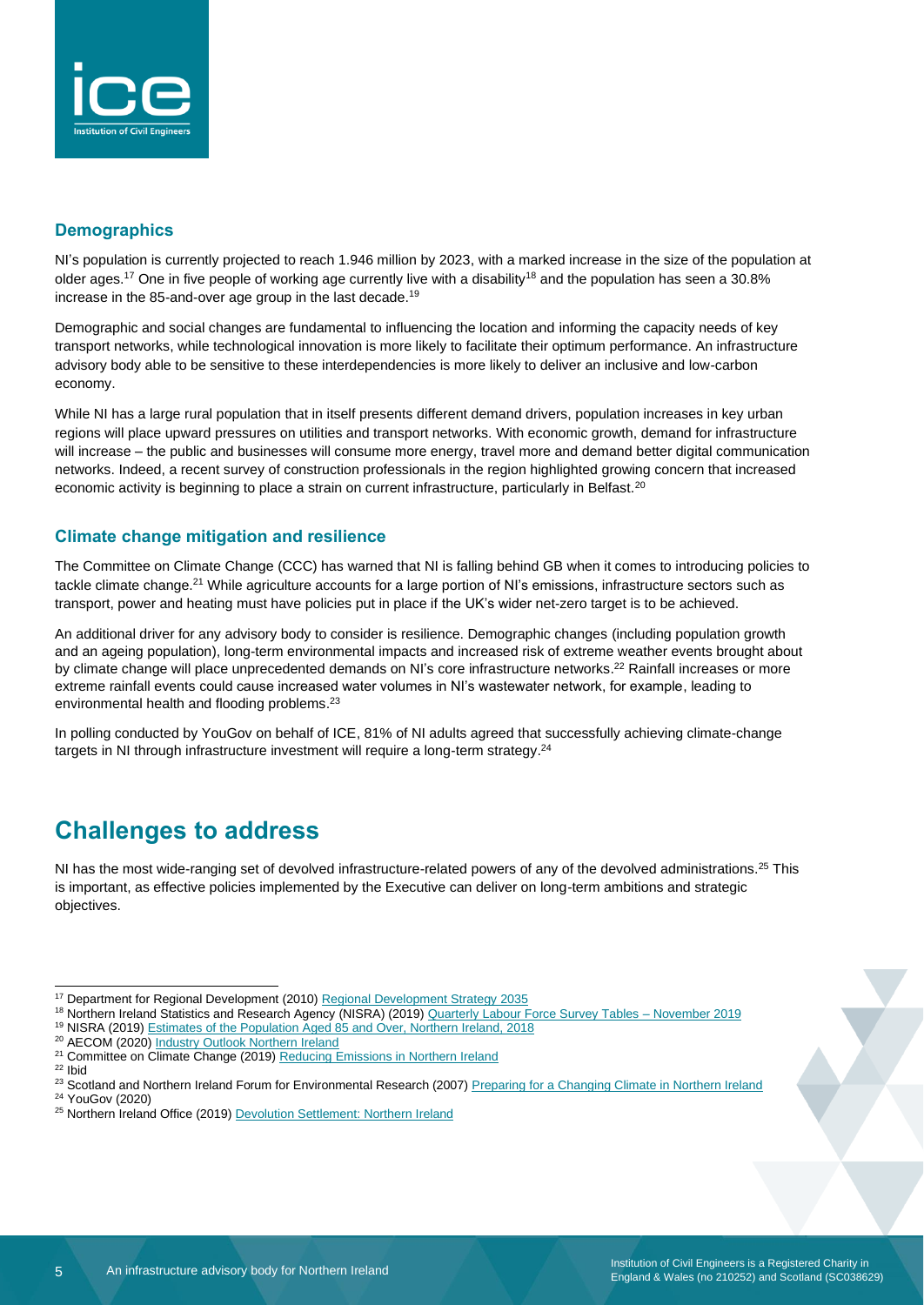

There are, however, several prominent issues in infrastructure provision in NI – both immediate and long-term – that must be addressed.

#### **Energy**

Encouragingly, NI exceeded its 2020 target for 40% of power to be generated by renewables a year ahead of schedule.<sup>26</sup> Increasing deployment of renewable generation and addressing power storage issues will further reduce reliance on fossil fuels and go some way to addressing security of supply concerns. However, it has been identified that NI currently has limited routes to market for low-cost renewables, reducing the ability of the region to scale-up renewable electricity generation.<sup>27</sup>

The gas network in NI is limited in its coverage, with around three-quarters of homes heated by oil or electric sources.<sup>28</sup> In addition, an estimated 18% of all households in NI were classified as fuel poor in 2018, with those reliant on oil-fired boilers also vulnerable to oil price instability.<sup>29</sup> While the expansion of the gas network has progressed in recent years,<sup>30</sup> the number of homes still heated by oil-fired boilers presents a significant challenge, but also an opportunity, in terms of decarbonisation. Future policy decisions should include options which have the potential to cut householders' costs, reduce greenhouse gas emissions and improve quality of life. The region's current energy situation presents a unique chance for some households and communities to avoid the need to connect to the gas grid altogether and transfer from oil to green energy, while prioritising energy efficiency.

#### **Water and wastewater**

There are fundamental issues with NI's water infrastructure. NI Water, a non-departmental public body, is declining new connections in areas where treatment works fail to meet compliance and capacity, and where the ageing water network is unable to cope with new homes. $31$ 

In August 2019, NI Water identified 72 wastewater systems at or near full capacity, with Belfast itself predicted to reach full capacity in April 2021.<sup>32</sup> NI Water has also warned that half of the region's larger treatment plants will reach full capacity by 2027.<sup>33</sup>

This is affecting not just the infrastructure network, but also the region's ability to house its population, identify and develop land for economic development, and create new communities. Belfast City Council, for example, aspires to increase city centre living to 70,000 people and develop an additional 37,000 new homes in the period to 2035.<sup>34</sup> Without the necessary infrastructure in place, these ambitions risk being severely curtailed, affecting the economic prosperity of the region.<sup>35</sup> Indeed, ICE's National Needs Assessment identified that £750 million of investment will be required between 2020 and 2026 to address wastewater capacity and water-quality issues around Belfast alone.<sup>36</sup>

<sup>28</sup> Ibid

<sup>34</sup> Belfast City Council (2019[\) Belfast Agenda](https://www.belfastcity.gov.uk/council/Communityplanning/BelfastAgenda.aspx)

<sup>36</sup> ICE (2016) [National Needs Assessment](https://www.ice.org.uk/news-and-insight/policy/national-needs-assessment-a-vision-for-uk-infrastr)

<sup>&</sup>lt;sup>26</sup> Department for the Economy (2019) 40 Per Cent Electricity Consumption from Renewable Sources by 2020 Achieved Ahead of [Schedule](https://www.economy-ni.gov.uk/news/40-electricity-consumption-renewable-sources-by-2020-achieved-ahead-schedule)<br><sup>27</sup> Campul

**Committee on Climate Change (2019) [Reducing Emissions in Northern Ireland](https://www.theccc.org.uk/publication/reducing-emissions-in-northern-ireland/)** 

<sup>29</sup> Northern Ireland Housing Executive (2019[\) Estimates of Fuel Poverty in Northern Ireland in 2017 and](https://www.nihe.gov.uk/getmedia/1f9e55a1-66c2-46b7-bf92-9ee192ce355f/estimates-of-fuel-poverty-northern-ireland-2017-and-2018-revised.pdf.aspx?ext=.pdf) 2018

<sup>&</sup>lt;sup>30</sup> Utility Regulator (2019) **Annual Report 2018-2019** 

<sup>31</sup> NI Water (2018[\) Funding Restraints Curb Development](https://www.niwater.com/news-detail/11550/funding-restraints-curb-development/)

<sup>32</sup> NI Water (2019[\) Wastewater Areas At or Near Capacity,](https://www.niwater.com/wastewater-capacity/) August 2019

<sup>33</sup> Belfast Telegraph (2020[\) NI Water Warns Half Northern Ireland Treatment Plants Will Reach Full Capacity by 2027](https://www.belfasttelegraph.co.uk/news/northern-ireland/ni-water-warns-half-northern-ireland-treatment-plants-will-reach-full-capacity-by-2027-38881726.html)

<sup>&</sup>lt;sup>35</sup> Agenda NI (2019[\) No Drains, No Cranes: Enabling the Development that Northern Ireland Needs](https://www.agendani.com/no-drains-no-cranes-enabling-the-development-that-northern-ireland-needs/)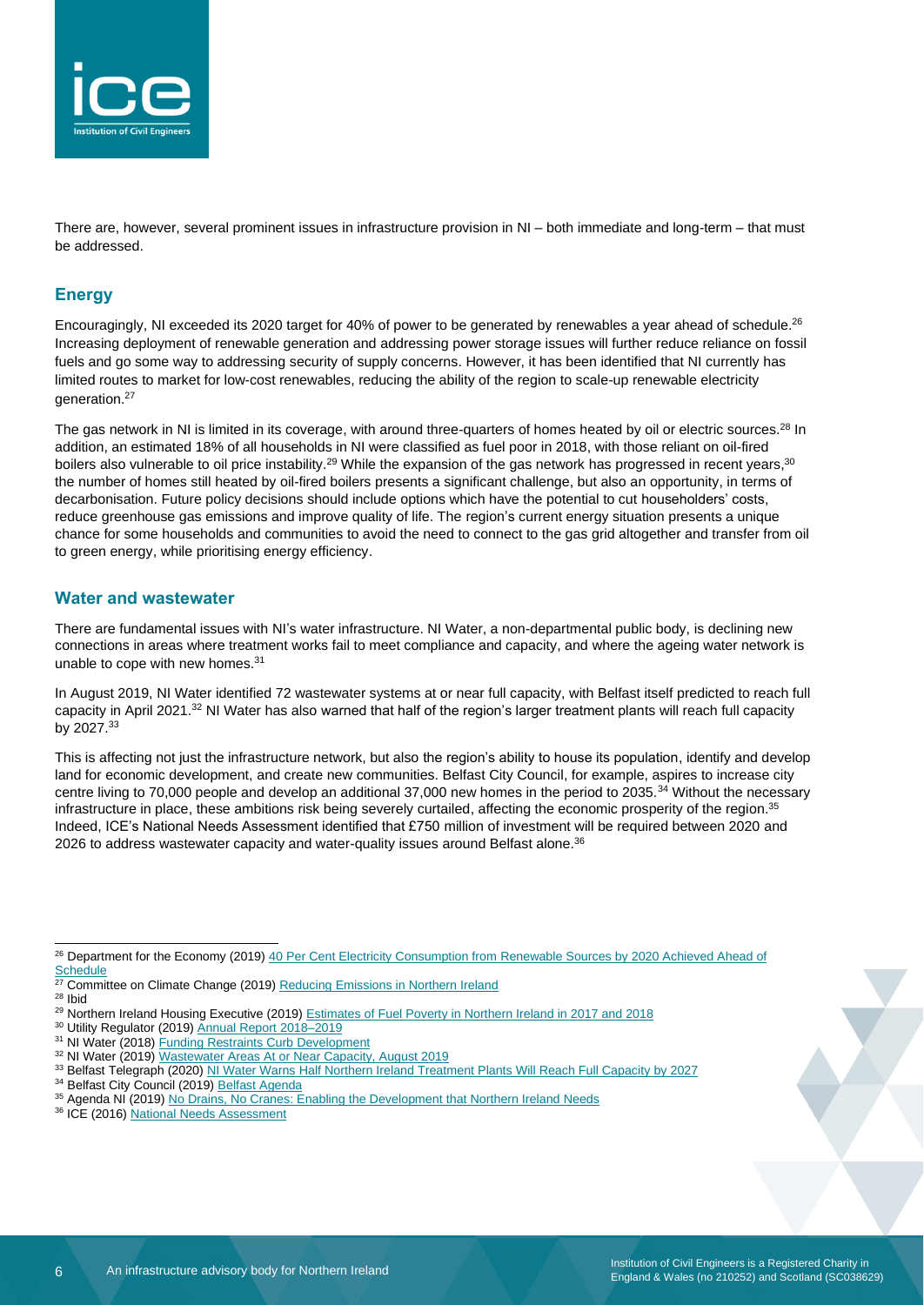

The recently agreed New Decade, New Approach deal that restored the Executive saw commitments to 'invest urgently in wastewater infrastructure'.<sup>37</sup> While this is a positive step and recognises a critical issue, long-term strategic investment is required to fully ensure NI's water and wastewater infrastructure is resilient long into the future.

#### **Transport**

NI's road network was estimated to have a net worth of £32 billion in 2016.<sup>38</sup> However, the impact of years of underinvestment, combined with increases in the weight and volume of traffic, has taken its toll, especially on minor rural roads. In 2016, ICE estimated that the ongoing deterioration of the network and a growing backlog of maintenance exceeded £1 billion.<sup>39</sup>

In the period between 2015 and 2019, the number of passenger journeys on NI's public transport networks increased by over 4.5 million.<sup>40</sup> This increase occurred in the context of NI receiving the lowest amount of funding for public transport (£84 per person) compared to England, Scotland and Wales.<sup>41</sup>

NI's relatively small geographic size presents an opportunity for more rapid uptake of electric vehicles compared to other regions, primarily as consumers will have fewer concerns about range anxiety. However, this does come with challenges, including availability of charging infrastructure in rural areas and the need for common charging infrastructure across the entirety of Ireland.<sup>42</sup>

#### **Waste**

ICE has previously called for leadership and focused policies based on scientific data in order to efficiently manage NI's waste infrastructure.<sup>43</sup> Energy from Waste (EfW) facilities can help meet the region's waste management needs, not only negating the cost of exporting waste, but also contributing to a more circular economy and creating economic activity.<sup>44</sup>

#### **Digital**

NI lags behind GB when measured on key broadband and connectivity indicators.<sup>45</sup> Long-lasting underinvestment in digital connectivity has resulted in a rural-urban divide – in 2019 there were 44,000 homes, some 6% of the total number, that did not have access to minimum broadband speeds of 10Mbps, 41,000 of which were in rural areas.<sup>46</sup> In terms of 4G coverage, outdoor services are available across 75% of NI's landmass, which again lags behind GB.<sup>47</sup>

However, there are some reasons for optimism. Recent investment means NI compares favourably to GB when it comes to full-fibre broadband connections – 232,000 homes in 2019 (31% of the total) had access to full fibre, compared to 10% on average across GB.<sup>48</sup> This upward trajectory must continue, particularly with regard to the next stage of network deployment aimed at meeting future needs to support economic growth, such as wider full-fibre roll-out and 5G coverage.

43 ICE (2016[\) National Needs Assessment](https://www.ice.org.uk/news-and-insight/policy/national-needs-assessment-a-vision-for-uk-infrastr)

<sup>47</sup> Ibid  $48$  Ibid

<sup>&</sup>lt;sup>37</sup> Northern Ireland Office & Department of Foreign Affairs and Trade (2020) [New Decade, New Approach](https://assets.publishing.service.gov.uk/government/uploads/system/uploads/attachment_data/file/856998/2020-01-08_a_new_decade__a_new_approach.pdf)

<sup>38</sup> ICE (2016) [ICE Northern Ireland Manifesto 2016: Building our Quality of Life](https://www.ice.org.uk/getattachment/news-and-insight/policy/manifesto-for-infrastructure-northern-ireland-2016/ICE-Northern-Ireland-2016-Manifesto.pdf.aspx#_ga=2.67460497.1294441772.1580892990-1714938937.1528710932)

<sup>39</sup> Ibid

<sup>40</sup> Grant Thornton (2019) Economic Impact of Public Transport in Northern Ireland <sup>41</sup> Ibid

<sup>42</sup> Committee on Climate Change (2019) [Reducing Emissions in Northern Ireland](https://www.theccc.org.uk/publication/reducing-emissions-in-northern-ireland/)

<sup>44</sup> Ibid

<sup>&</sup>lt;sup>45</sup> Federation of Small Businesses (2019[\) Lost Connection](https://www.fsb.org.uk/resource-report/lost-connection-how-poor-broadband-and-mobile-connectivity-hinders-small-firms.html)

<sup>46</sup> Ofcom (2019[\) Connected Nations 2019 –](https://www.ofcom.org.uk/__data/assets/pdf_file/0027/186408/connected-nations-2019-ni-report.pdf) Northern Ireland Report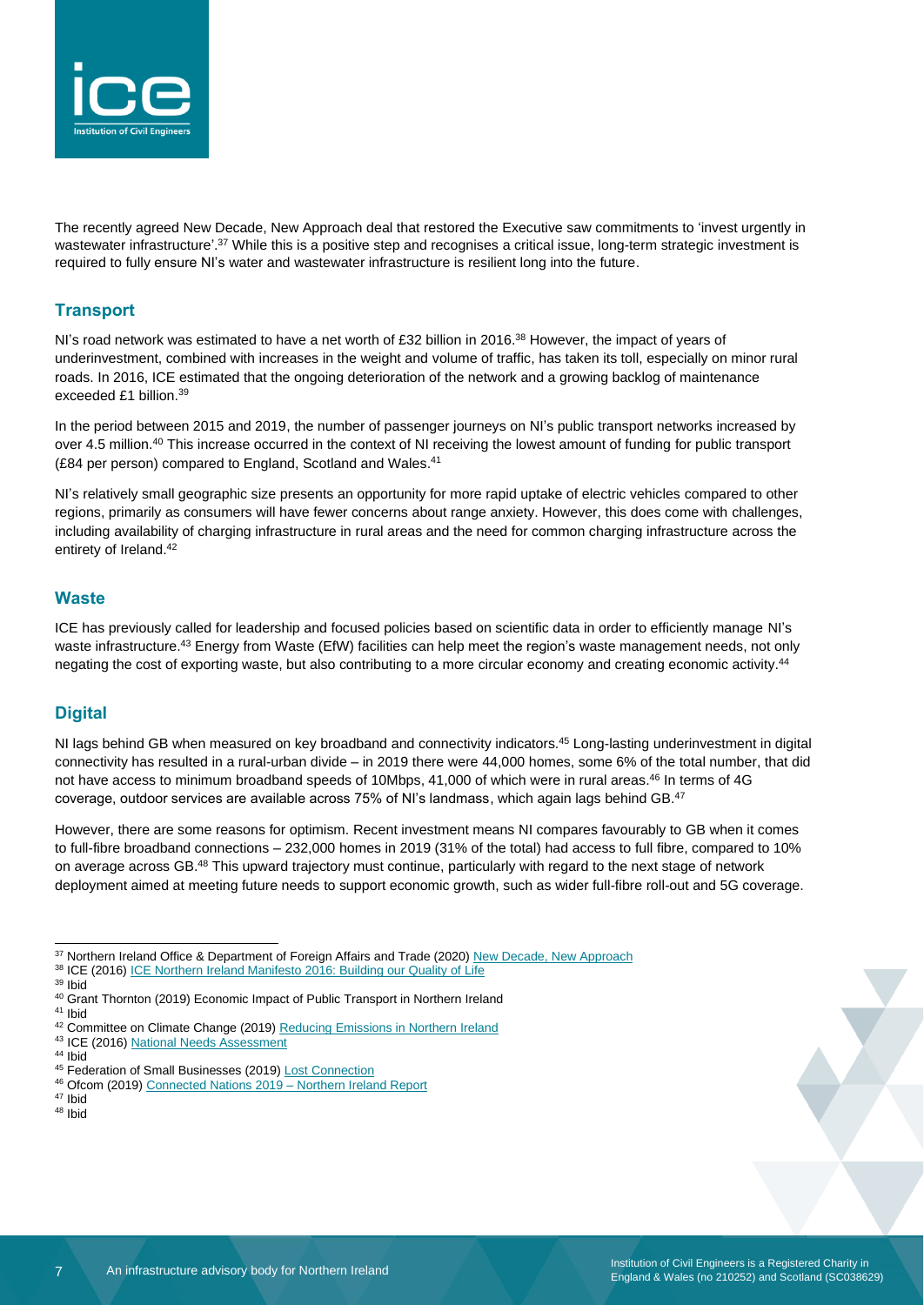

#### **Funding**

Concerns have been raised over how future infrastructure will be funded, notably in a post-Brexit environment.<sup>49</sup> These issues will no doubt be compounded in a post-Covid-19 environment. NI infrastructure projects have benefited from lowinterest loans from the European Investment Bank (EIB), including the M1 Westlink and the M2 motorway.<sup>50</sup> ICE has previously called for alternative funding sources, such as a UK Investment Bank, to replace the EIB.<sup>51</sup>

NI currently relies heavily on the funding provided by the UK Government, via the Block Grant, to pay for infrastructure. While it is likely that this will remain the case, there is no doubt potential to explore what alternative and innovative finance and funding mechanisms are available to the region.

The aforementioned wastewater capacity issues are exacerbated by NI Water's inability to borrow from non-government sources or charge domestic customers to fund improvements, relying instead on non-domestic water charges and subsidies and borrowing from the Department for Infrastructure to fund its infrastructural programme.<sup>52</sup> There are serious questions to address around the future funding regime for some infrastructure sectors if necessary upgrades are to take place.

# **What structure and remit should an independent infrastructure advisory body have?**

There are two ways to consider any infrastructure advisory body. One is delivery-plan based, identifying investments and projects to build and maintain to achieve the country's social, economic and environmental aims. The other is an optionsbased approach. This is often the preferred approach taken by governments worldwide, establishing a body that provides evidence-based recommendations to develop a national vision and assess infrastructure needs, providing the basis for the government to form a robust and deliverable strategy.

Any such advisory body will require a set of guiding principles to be in place to steer advice along those lines, acting as a foundation for evidence-based information to be communicated. Independent advisory bodies that provide impartial information on infrastructure decisions assist in easing tensions between spending priorities, setting out full objectives and project appraisal on a consistent basis.

#### **Learning from others**

A variety of approaches, both strategic and less so, are taken around the world to evaluate and assess infrastructure need.

In England and for non-devolved UK infrastructure policy, the National Infrastructure Commission (NIC) publishes evidence-led, impartial and expert advice to the government in the form of its National Infrastructure Assessment (NIA).<sup>53</sup> The NIC is required to publish the NIA once every Parliament, while it also undertakes specific studies on pressing

<sup>49</sup> Ulster University (2018) Brexit and [Northern Ireland's Infrastructure](https://www.ulster.ac.uk/__data/assets/pdf_file/0010/179416/Brexit-and-NI-Infrastructure.pdf)

<sup>50</sup> Northern Ireland Assembly (2014) European Investment Bank – [Potential Financial Assistance Opportunities for Northern Ireland](http://www.niassembly.gov.uk/globalassets/documents/raise/publications/2014/finance_personnel/5214.pdf)

<sup>&</sup>lt;sup>51</sup> ICE (2019[\) What Should be in the National Infrastructure Strategy?](https://www.ice.org.uk/getattachment/news-and-insight/policy/what-should-national-infrastructure-strategy/What-should-be-in-the-National-Infrastructure-Strategy-ICE-July-2019.pdf.aspx#_ga=2.3639608.90685701.1582194404-1714938937.1528710932)

<sup>&</sup>lt;sup>52</sup> Deloitte (2019) [The State of the State 2018–19 Northern Ireland](https://www2.deloitte.com/content/dam/Deloitte/uk/Documents/public-sector/deloitte-uk-state-of-the-state-northern-ireland.pdf)

<sup>53</sup> National Infrastructure Commission (2018[\) National Infrastructure Assessment](https://www.nic.org.uk/wp-content/uploads/CCS001_CCS0618917350-001_NIC-NIA_Accessible.pdf)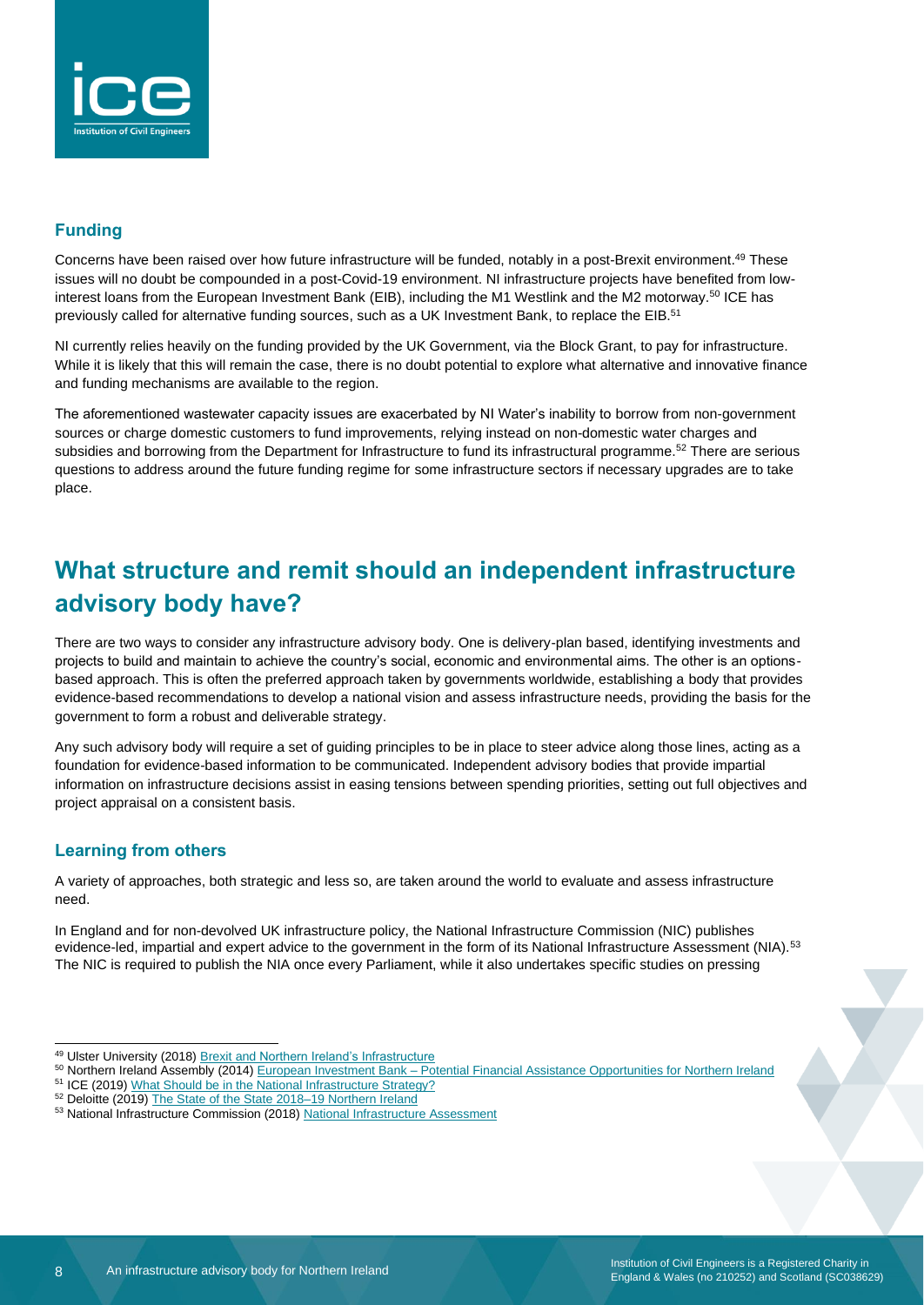

infrastructure challenges as set by the government. Scotland and Wales have their own respective commissions that operate on a similar basis. 54

The Republic of Ireland's National Development Plan 2018–2027, part of Project Ireland 2040, sets out strategic infrastructure priorities, learning from past National Development Plans and setting investment outcomes in the context of long-term growth, development and sustainability.<sup>55</sup> While the plan has not been informed by an independent infrastructure advisory body, it is fully integrated with the National Planning Framework, ensuring spatial planning and infrastructure investment are aligned.

Infrastructure Australia's Infrastructure Plan is an example of a strategic, needs-based approach. <sup>56</sup> Infrastructure Australia (IA) was created to address an inconsistent approach to planning infrastructure and its necessary investment. Prior to its establishment, attention was focused at the level of individual projects, without an adequate assessment of need or defining infrastructural problems from a national perspective.

IA provides long-term and strategic advice on the prioritisation of nationally significant infrastructure projects. In 2016, this culminated in the publication of the Australian Infrastructure Plan, which set out priorities and investable opportunities on a 15-year horizon.<sup>57</sup> Infrastructure New Zealand operates in a similar manner, publishing its Thirty Year New Zealand Infrastructure Plan in 2015.<sup>58</sup> Each sets out a range of strategic drivers that are critical within the context of investment prioritisation, such as population growth and changing demographic profiles, climate-change mitigation, adaptation and resilience, innovation and low-carbon policies, economic considerations and the depreciation of capital stocks. The Armitt Review of long-term infrastructure planning found that IA had notable success in promoting a more evidence-based approach to appraising infrastructure projects.<sup>59</sup> ICE's Enabling Better Infrastructure report revealed that independent infrastructure bodies are becoming increasingly prevalent globally, though they must be designed to function within the political system they operate in and have a clear mandate and remit.<sup>60</sup>

#### **Remit and cost**

It is important for the government to set the remit of an advisory body at an early stage in order to better focus its attention and meet a national vision. While economic infrastructure – water, waste, energy, transport and communication – will naturally be included within the remit, there are questions about the role of social infrastructure. Indeed, the recently formed Infrastructure Commission for Scotland (ICS) includes housing, healthcare and education within its remit, as per the Scottish Government's definition of infrastructure. 61

A clear remit outlining exactly what an independent infrastructure body is there to do can help achieve both political consensus and public understanding about its role. Additionally, establishing what the body is not able to do can have a similar effect and avoid situations where the body may go beyond its original focus. $62$ 

Another consideration for an independent advisory body is the cost. The Armitt Review, looking at the examples of IA and the UK's Office for Budget Responsibility and Committee on Climate Change, found that the resources of an independent body can be relatively streamlined if evidence is drawn from existing bodies and departments, and if the government

<sup>54</sup> [Infrastructure Commission for Scotland](https://infrastructurecommission.scot/) (2020)[; National Infrastructure Commission for Wales](https://gov.wales/national-infrastructure-commission-wales) (2020)

<sup>55</sup> Government of Ireland (2018[\) National Development Plan 2018–2027](https://www.gov.ie/pdf/?file=https://assets.gov.ie/831/130718120306-5569359-NDP%20strategy%202018-2027_WEB.pdf#page=1)

<sup>56</sup> Infrastructure Australia (2016) [Australian Infrastructure Plan 2016](https://infrastructureaustralia.gov.au/policy-publications/publications/Australian-Infrastructure-Plan.aspx)

<sup>57</sup> Ibid

<sup>&</sup>lt;sup>58</sup> Infrastructure New Zealand (2015) The Thirty Year New [Zealand Infrastructure Plan](https://treasury.govt.nz/sites/default/files/2018-03/nip-aug15.pdf)

<sup>59</sup> Sir John Armitt (2013[\) The Armitt Review](https://www.policyforum.labour.org.uk/uploads/editor/files/The_Armitt_Review_Final_Report.pdf)

<sup>&</sup>lt;sup>60</sup> ICE (2019) [Enabling Better Infrastructure](https://www.ice.org.uk/ICEDevelopmentWebPortal/media/Documents/Media/ice-enabling-better-infrastructure-report.pdf)

<sup>&</sup>lt;sup>61</sup> Infrastructure Commission for Scotland (2019) [Importance of Infrastructure](https://infrastructurecommission.scot/page/importance-of-infrastructure)

<sup>&</sup>lt;sup>62</sup> Sir John Armitt (2013[\) The Armitt Review](https://www.policyforum.labour.org.uk/uploads/editor/files/The_Armitt_Review_Final_Report.pdf)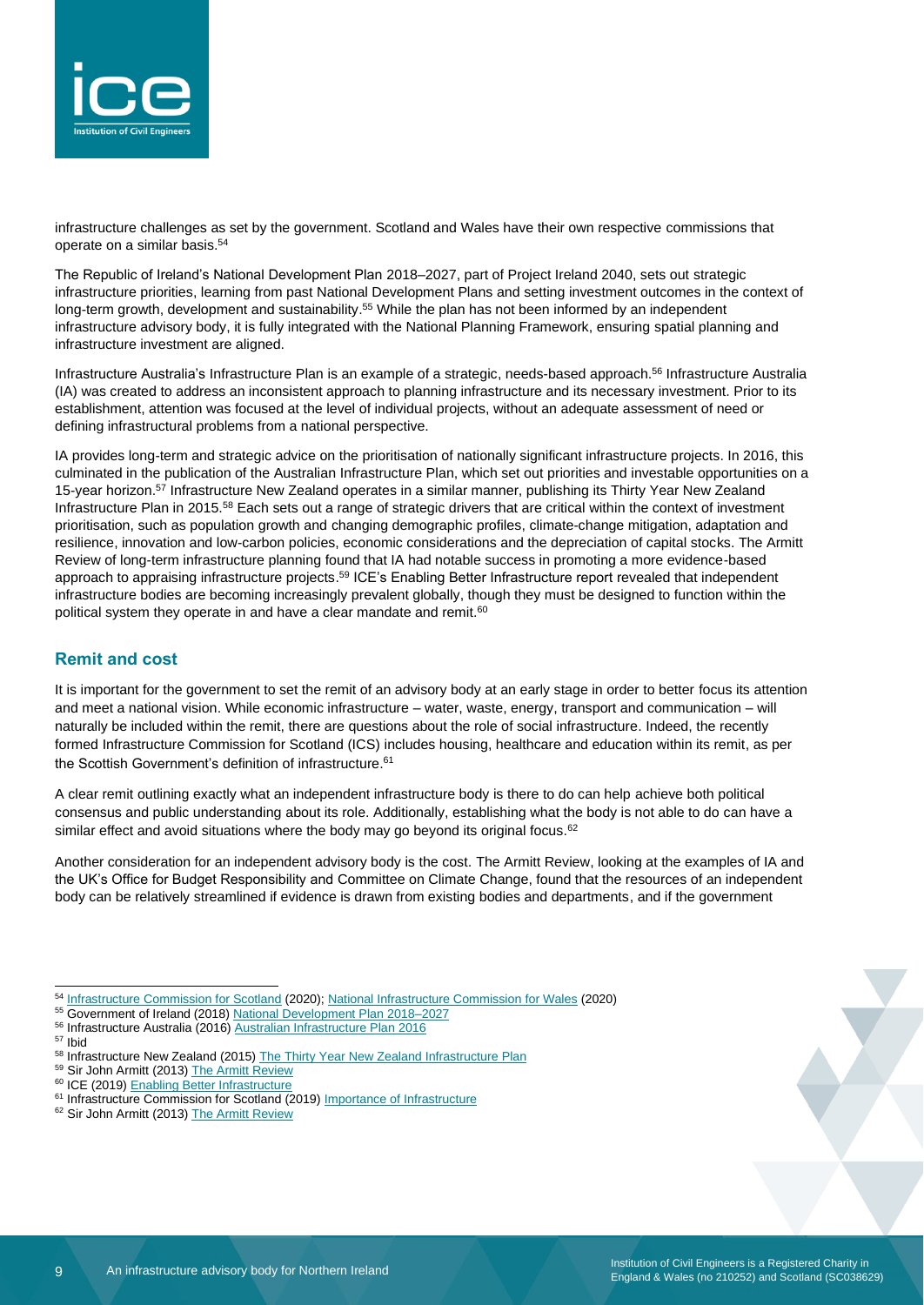

machine is effectively coordinated to produce the evidence base.<sup>63</sup> Five years after its establishment, IA – which covers the whole of Australia – was supported by a relatively small secretariat of ten people.<sup>64</sup>

Lessons can be learnt from bodies in similarly sized countries, including how they have been paid for and appropriately resourced. Notably, the ICS utilises secondments for its secretariat of three people, while its ten commissioners are not paid a fee for their involvement.<sup>65</sup> The running costs associated with the ICS include travel and subsistence expenses for commissioners, a budget for research, and secretariat costs. The non-staff running costs of the ICS are estimated to be between £150,000 and £200,000 in 2019/20. 66

#### **Interactions with existing NI government functions**

In 2010, the Executive developed its Regional Development Strategy 2035, a spatial strategy for the region.<sup>67</sup> This is a long-term plan that aims to ensure all areas in NI benefit from economic growth and investment, but it has not been updated or reviewed in almost a decade. The strategy is not a masterplan or fixed blueprint, instead providing a framework that establishes the strategic context for where development should happen. Infrastructure does form part of the strategy, notably at a spatial level, but the strategy does not provide policy options or evidence-based recommendations as to the types of infrastructure needed.

The Investment Strategy for Northern Ireland 2011–21 (ISNI) sets out the forward programme for investment in NI's public services, including its infrastructure.<sup>68</sup> It establishes a framework for this investment and identifies priority areas, intended to assist the government and the private-sector partners to plan ahead to deliver the region's investment programme. While the current document plans ahead to 2021, the investment allocation was only established to 2014/15, with the next six years then using an indicative allocation model based on assumed increases in the Block Grant.

Developing and maintaining ISNI is one of the Strategic Investment Board's (SIB) core responsibilities. The primary objective of SIB is to set out a clear framework for investment in major capital projects in order to assist in their planning, financing, procurement and delivery. While the exact relationships are yet to be determined between an infrastructure strategy for the region, ISNI, the SIB and the Regional Development Strategy, it is important that they are informed by independent evidence from an infrastructure advisory body.

In order for NI to achieve greater economic competitiveness, improve the wellbeing of its population and meet environmental ambitions, ICE recommends that the Executive should establish an independent infrastructure advisory body to provide advice and recommendations on how best to prioritise long-term investment in NI's infrastructure. The next Programme for Government should be reinforced by this approach, aligning investment with long-term inclusive economic growth and low-carbon objectives.

<sup>63</sup> Ibid

<sup>64</sup> Ibid

 $66$  Ibid

<sup>68</sup> ISNI (2012[\) Investment Strategy for Northern Ireland 2011–21](http://isni.gov.uk/PDFs/Investment%20Strategy.pdf)

<sup>65</sup> Infrastructure Commission for Scotland (2019) [Secretariat;](https://infrastructurecommission.scot/page/secretariat) Scottish Government (2019) Infrastructure Commission Associated Setting [Up and Running Costs: FOI Release](https://www.gov.scot/publications/foi-19-00993/)

<sup>&</sup>lt;sup>67</sup> Department for Regional Development (2010[\) Regional Development Strategy 2035](https://www.planningni.gov.uk/index/policy/rds2035.pdf)